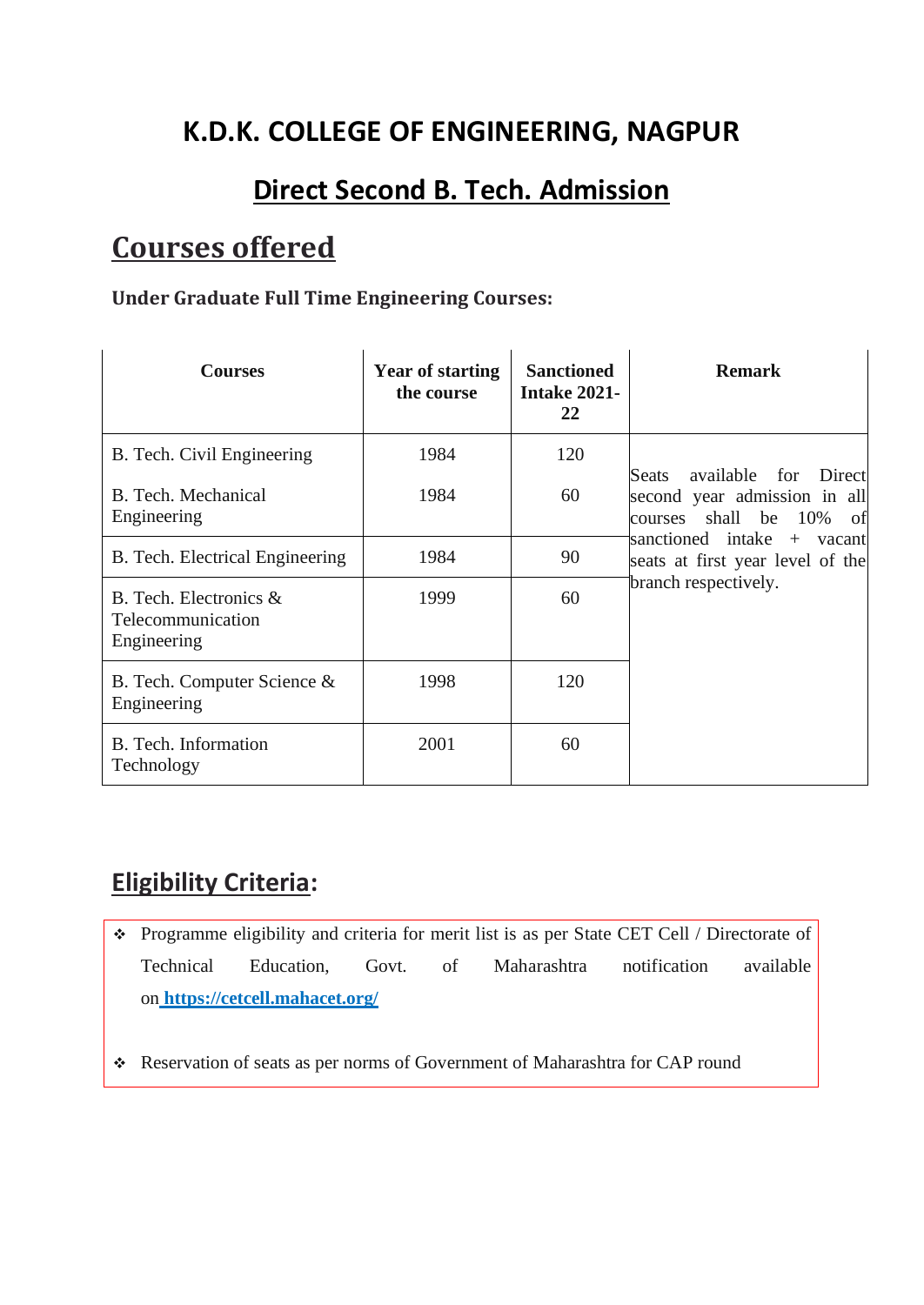# **Fee Structure for session 2021-22**

### **Fee Structure**

The Fee structure for the academic year 2021-22.

| Sr. No.                     | Category     | <b>College Fees as approved by</b><br><b>Shikshan Shulk Samittee, Govt of</b><br><b>Maharashtra for session 2021-22</b> |
|-----------------------------|--------------|-------------------------------------------------------------------------------------------------------------------------|
|                             | <b>OPEN</b>  | $1.02$ Lakh                                                                                                             |
| $\mathcal{D}_{\mathcal{L}}$ | <b>OBC</b>   | 56,867                                                                                                                  |
| 3                           | <b>TFWS</b>  | 11734                                                                                                                   |
| 4                           | VJ/DT/NT/SBC | 11734                                                                                                                   |
| 5                           | SC/ST        | NIL.                                                                                                                    |
|                             |              |                                                                                                                         |

#### **Available Mode of Payment for Depositing Fees**

- Payment for Depositing Fees will be through DD in Favor of **"Chairman, K.D.K. College of Engineering, Nagpur"** payable at Nagpur.
- Online Net banking Payment facility are available
- NEFT /RTGS / IMPS
- SBI Bank collect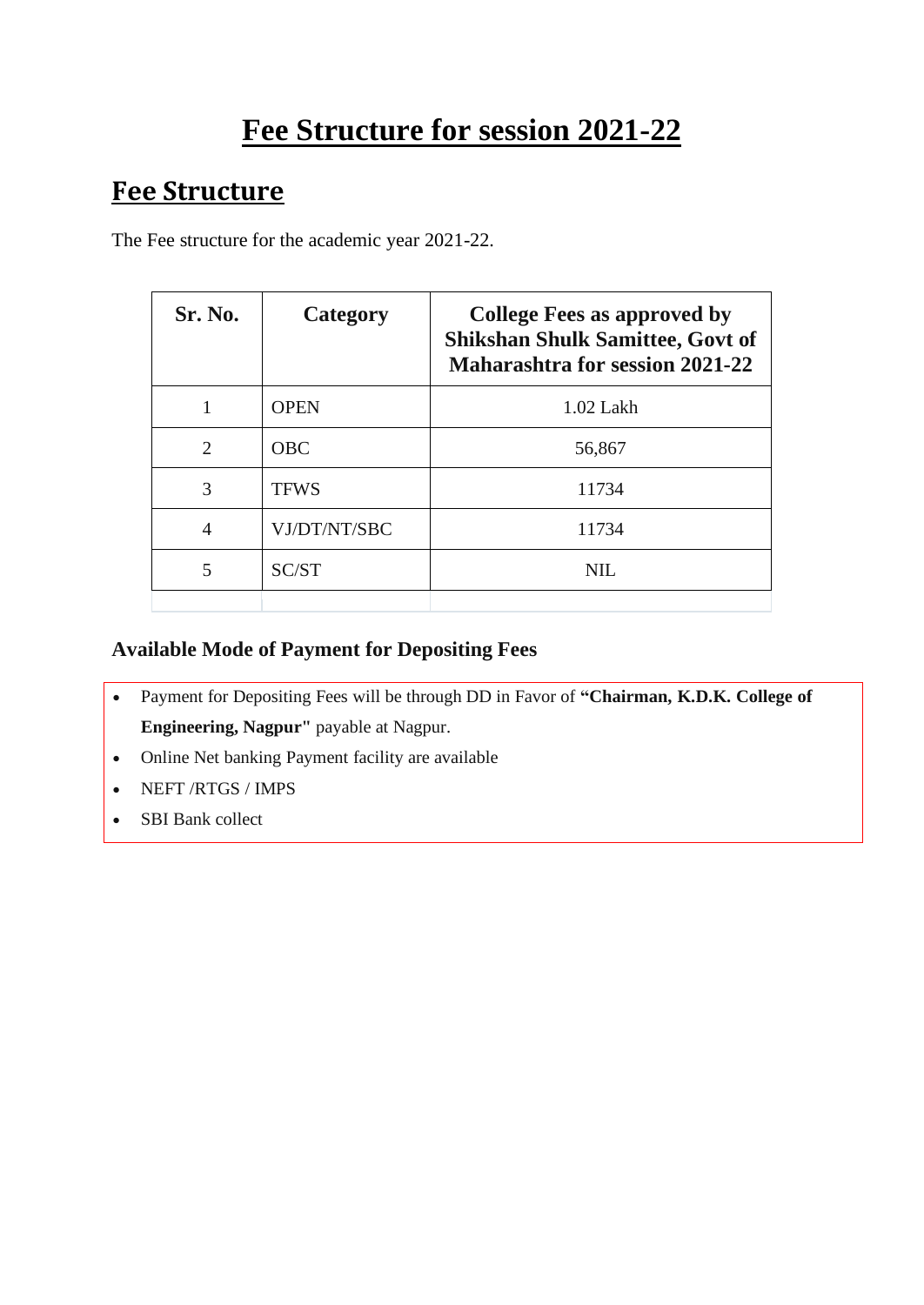## **Documents Required:-**

| N <sub>0</sub> . | <b>Name of Document / Certificate</b>                                       |
|------------------|-----------------------------------------------------------------------------|
| 1.               | $CAP$ allotment letter + CAP Merit Number                                   |
| 2.               | Passing Certificate / Board Certificate for Std 10th / SSC                  |
| 3.               | Statement of Marks of Std 10th / SSC                                        |
| 4.               | Passing Certificate / Board Certificate for Std 12th / HSSC (if applicable) |
| 5.               | Statement of Marks of Std 12th / HSSC (if applicable)                       |
| 6.               | Diploma Marksheets (All Years / Semesters)                                  |
| 7.               | Diploma Certificate                                                         |
| 8.               | School / College Leaving Certificate (T.C.)                                 |
| 9.               | Domicile Certificate / Nationality Certificate                              |
| 10.              | Caste Certificate (For all reserved category students)                      |
| 11.              | Caste Validity Certificate (For all reserved category students)             |
| 12.              | Non Creamy Layer Certificate (For OBC/NT/SBC/VJ-DT students)                |
| 13.              | <b>Migration Certificate</b>                                                |
| 14.              | Eligibility Certificate from Nagpur University                              |
| 15.              | Passport size Photo (2)                                                     |
| 16.              | Three photo copies of above documents                                       |

# **Admission Procedure:**

- ✓ All Direct Second Year BE admissions will be done through State CET Cell / DTE, Government of Maharashtra CAP Round.
- $\checkmark$  Admission Procedure and Schedule will be published by State CET Cell / DTE, Government of Maharashtra in news papers and on, State CET Cell / DTE Government of Maharashtra website <https://cetcell.mahacet.org/>